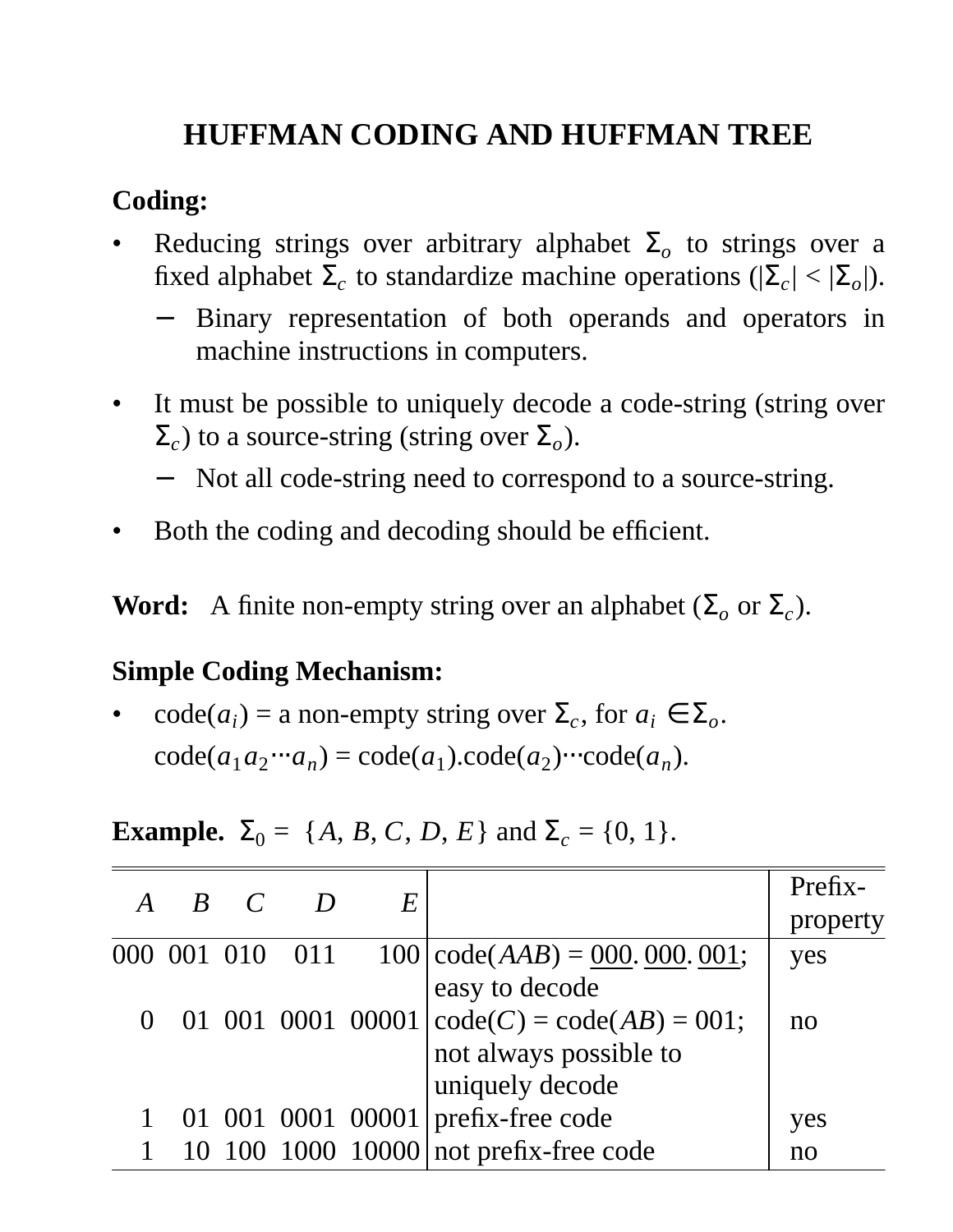# **PREFIX-FREE CODE**

# **Definition:**

• No code( $a_i$ ) is a prefix of another code( $a_j$ ). In particular,  $code(a_i) \neq code(a_j)$  for  $a_i \neq a_j$ .

# **Binary-tree representation of prefix-free binary code:**

 $\theta$  = label(left branch) and 1 = label(right branch).



# **Advantage:**

- One can decode the symbols from left to right, i.e., as they are received.
- A sufficient condition for left-to-right unique decoding is the *prefix* property.

# **Question:**

- •? How can we keep prefix-free property and assign shorter codes to some of the symbols  $\{A, B, \dots, E\}$ ?
- •? What should we do if the symbols in  $\Sigma_o$  occur with probabilities  $p(A) = 0.1 = p(B), p(C) = 0.3, p(D) = p(E) = 0.25$ ?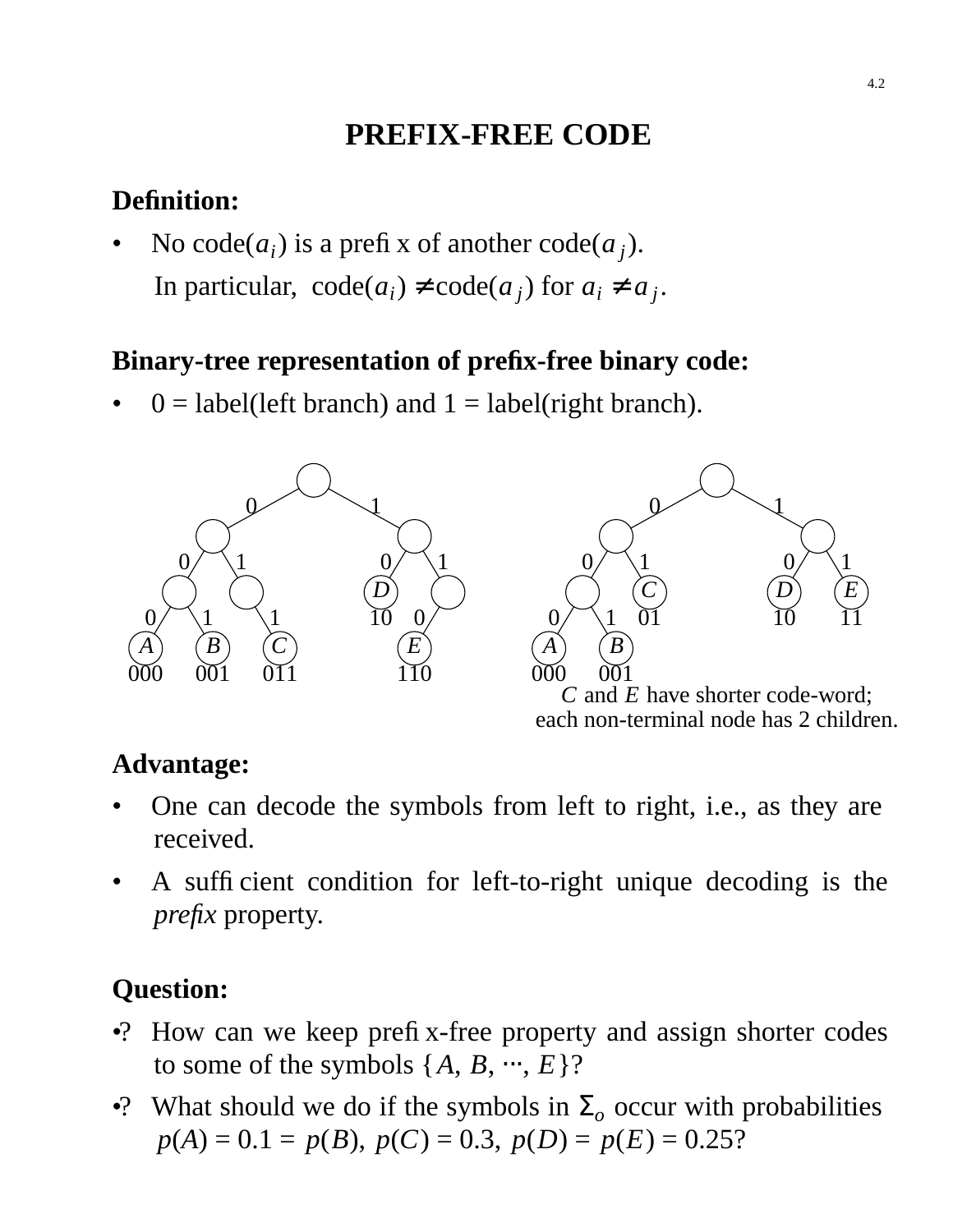## **HUFFMAN-TREE**

- Binary tree with each non-terminal node having 2 children.
- Gives optimal (min average code-length) prefix-free binary code to each  $a_i \in \Sigma_o$  for a given probabilities  $p(a_i) > 0$ .

#### **Huffman's Algorithm:**

- 1. Create a terminal node for each  $a_i \in \Sigma_o$ , with probability  $p(a_i)$ and let  $S =$  the set of terminal nodes.
- 2. Select nodes *x* and *y* in *S* with the two smallest probabilities.
- 3. Replace *x* and *y* in *S* by a node with probability  $p(x) + p(y)$ . Also, create a node in the tree which is the parent of *x* and *y*.
- 4. Repeat  $(2)-(3)$  untill  $|S|=1$ .



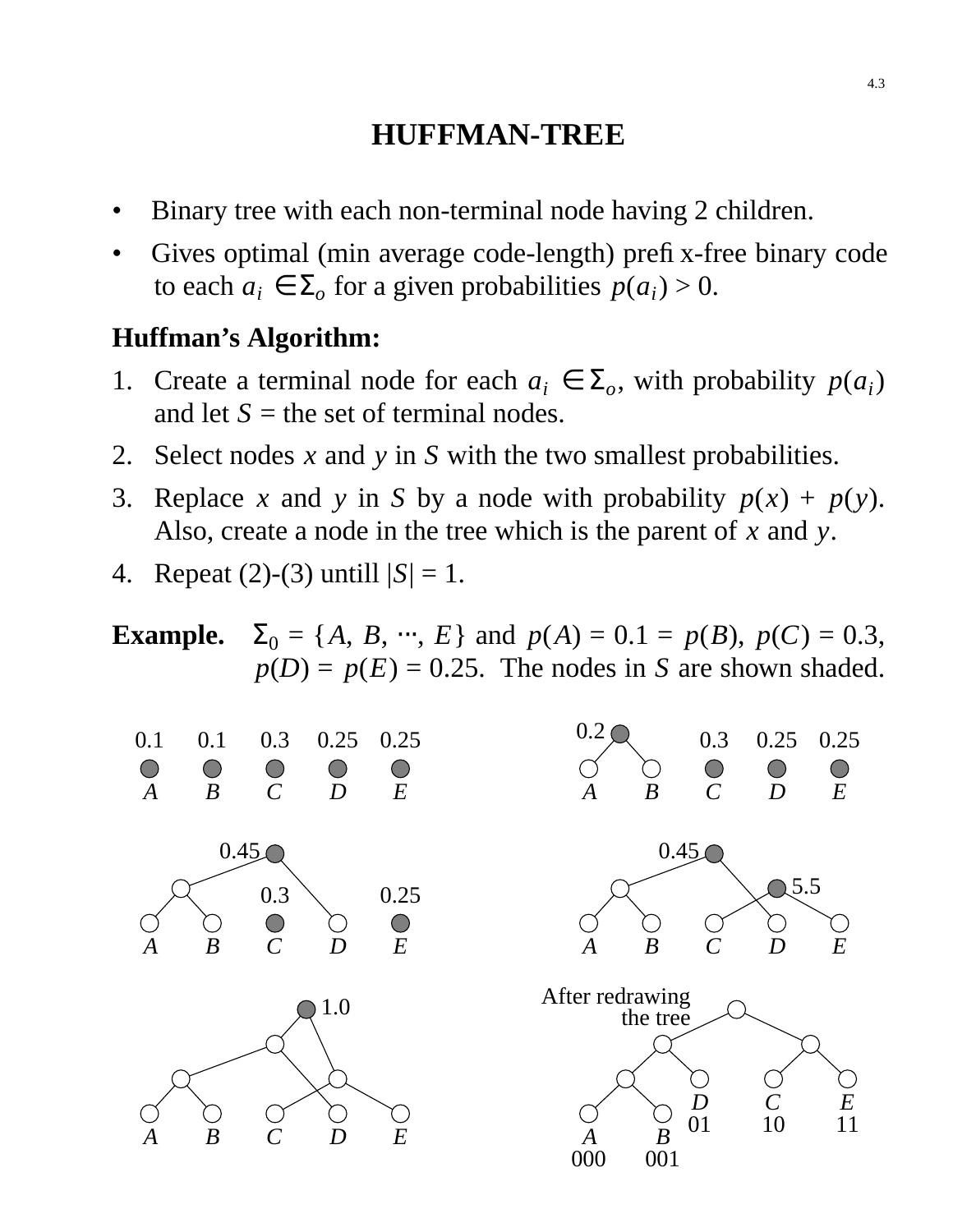# **NUMBER OF BINARY TREES**

**0-2 Binary Tree:** Each non-terminal node has 2 children.

- #(Binary trees with  $N$  nodes) = 1  $2N + 1$  $\sqrt{}$  $\setminus$  $2N + 1$ *N*  $\overline{a}$  $\overline{\phantom{a}}$ |<br>|-
- #(0-2 Binary trees with *N* terminal nodes)  $=$  #(Binary trees with  $N-1$  nodes) = 1  $2N - 1$  $\sqrt{}$  $\setminus$  $2N - 1$ *N* − 1  $\overline{a}$  $\overline{\phantom{a}}$  $\geq 2^{N-2}$ .
- **Example.** Binary trees with  $N 1 = 3$  nodes correspond to 0-2 binary trees with  $N = 4$  terminal nodes.



### **Merits of Huffman's Algorithm:**

- It finds the optimal coding in  $O(N \cdot \log N)$  time.
- It does so without having to search through 1  $2N - 1$  $\big($  $\setminus$  $2N - 1$ *N* − 1  $\overline{\phantom{a}}$  $\bigg)$ possible 0-2 binary trees.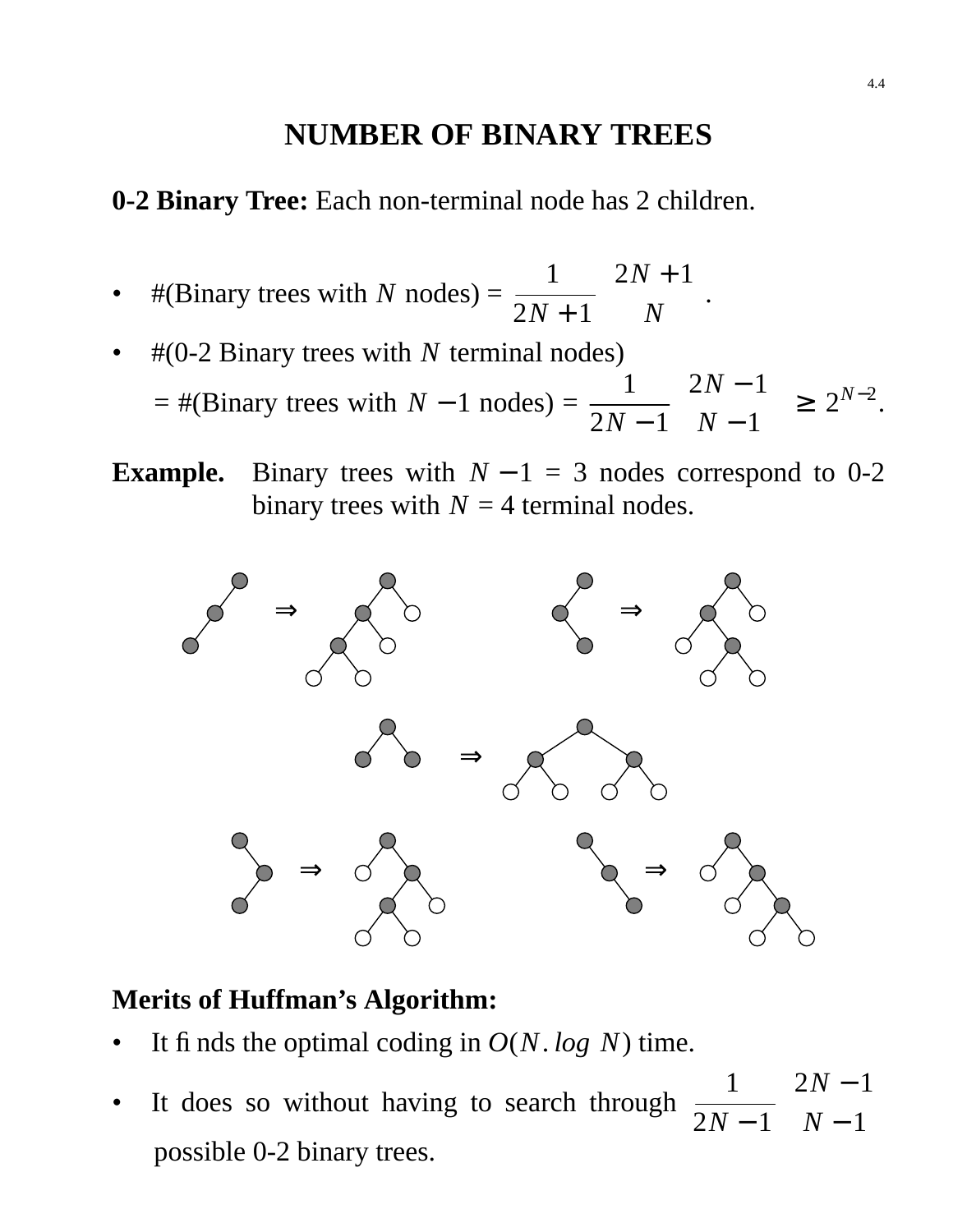## **DATA-STRUCTURE FOR IMPLEMENTING HUFFMAN'S ALGORITHM**

#### **Main Operations:**

- Choosing the two nodes with minimum associated probabilities (and creating a parent node, etc).
	- − Use heap data-structure for this part.
	- − This is done *N* − 1 times; total work for this part is *O*(*N*. *log N*).
- Addition of each parent node and connecting with the children takes a constant time per node.
	- − A total of *N* − 1 parent nodes are added, and total time for this  $O(N)$ .

**Complexity:** *O*(*N*. *log N*).